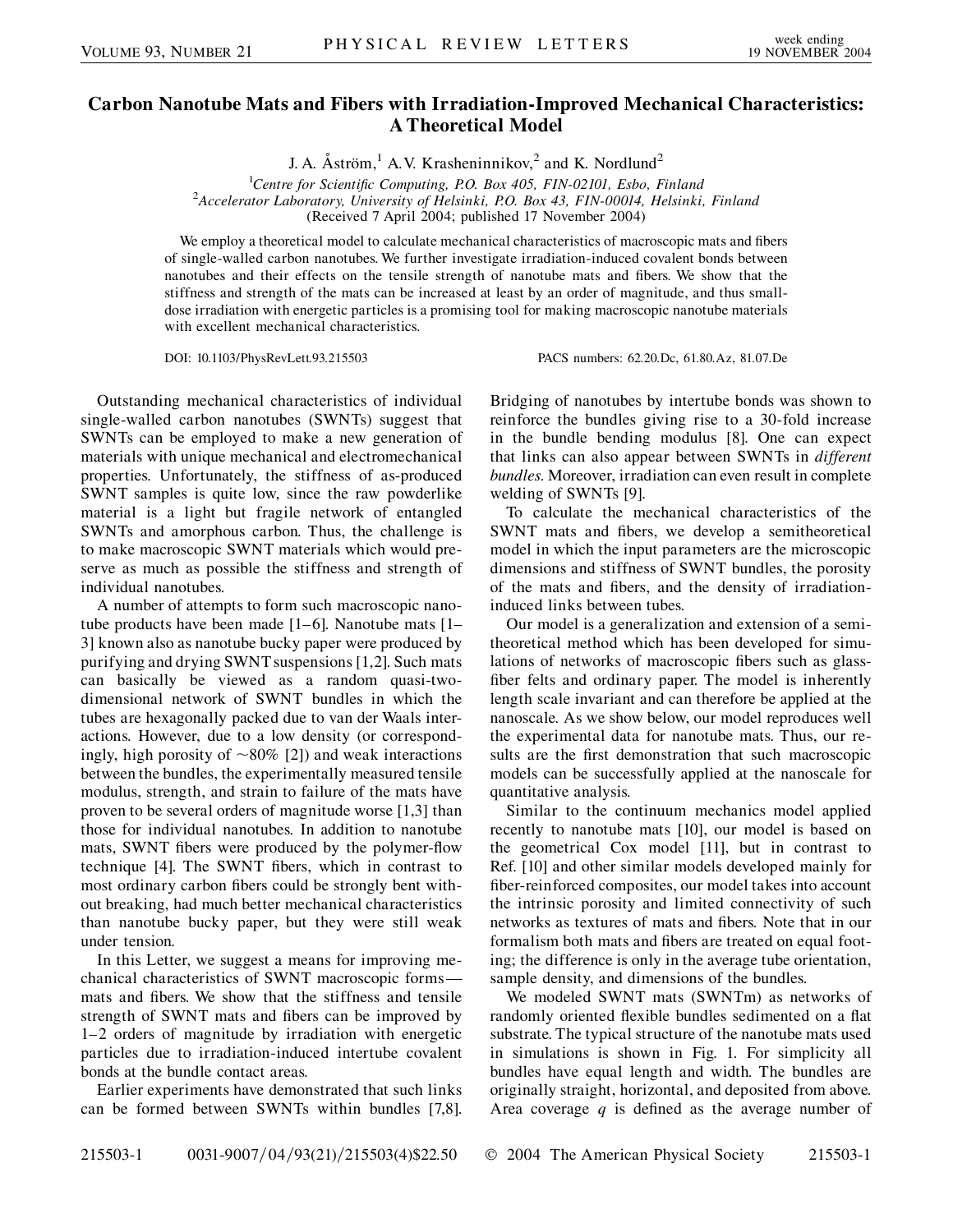

FIG. 1. Typical structure of the nanotube mats used in simulations (a). Schematic representation of a bundle (b). The scale free area coverage is  $q = 57$  (see text for details). Schematic representation of bundle branching (c) and crossing (d).

bundles covering a area of size  $L^2$ , where L is the length of the bundles. When a depositing bundle first comes into contact with a bundle below, it bends down by an angle  $\phi$ from the horizontal plane on both sides of the contact. It can thus come into contact with other bundles, where similar bendings are performed so that the bundle eventually forms a zigzag pattern. When  $\phi$  approaches zero, a mat is simply a pile of straight horizontal sticks, which obviously has a high porosity and a low degree of connectivity between bundles. When  $\phi$  is increased porosity goes down and connectivity increases. In Fig. 1 the dimensionless width of a bundle is  $w/L = 0.02$  and  $\phi = 0.3$ .

In constructing an effective medium theory of the stiffness of SWNTm we assume that there is no elastic deformation in contacts between bundles. When the force exceeds the critical force, we assume that a contact ''breaks'' and slippage takes place. The typical load at which this happens defines the elastic yield point and thus the strength of the SWNTm.

The key parameters in our model are the Young's modulus *E* and Poisson ratio of the bundles. Also the length and width of the bundles are obviously important. A slightly less obvious yet important parameter is the average number of bundle-bundle contacts per bundle,  $\langle n \rangle$ . This parameter can be determined through the porosity (or the average density) of the SWNTm.

The porosity of SWNTm relates to the microscopic parameters through

$$
\rho = 1 - g \left( \frac{(w/L)}{\sin(\phi)} \right) \frac{(w/L)^2}{\sin(\phi)},\tag{1}
$$

where *L* is length of the bundles and *w* is the width.  $g(x)$  is a scaling function that determines  $\langle n \rangle$  and has been calculated numerically [12] through

$$
xg(x) = c_1 \langle n(c_2 x) \rangle \pi/2, \tag{2}
$$

where  $c_1 \approx 4.7$  and  $c_2 \approx 0.65$ .

Now the stiffness (i.e. the effective Young's modulus  $E_m$ ) of the SWNTm can be determined as

$$
E_m \approx \frac{E\pi w \langle n \rangle}{16L} \bigg[ \bigg( \frac{zw}{l_c} \bigg)^2 E_1(z) + 3(1 - e^{-z}(z+1)) \bigg], \quad (3)
$$

where  $E_n(z) = \int_{1}^{\infty} \frac{e^{-zx}}{x^n} dx$  and  $l_c/L \approx 3.1(w/L) + 0.18$ [13]. Here  $z = l_c \langle n \rangle / L$  where  $l_c$  is a fitting parameter roughly proportional to *w* [13]. A pragmatic consequence of Eq. (3) is that stiffness of SWNTm can, e.g., be manipulated by altering the prefactor  $E\langle n \rangle \langle w/L \rangle$  [14].

The deformation stress,  $\sigma$ , of a mat will increase more or less linearly until the mat fails at a tensile strain  $\epsilon_c$  =  $\sigma_c/E_m$ . It is plausible to assume that the sheet fails through slippage at bundle-bundle contacts. The order of magnitude of  $\epsilon_c$  can be estimated through a simple force balance relation giving

$$
\epsilon_c \sim \frac{\tau w \pi \langle n \rangle^2}{2LE_m},\tag{4}
$$

where  $\tau$  is the tensile strength of a contact. Here we investigate the case when the contact strength originates from not only van der Waals ''friction'' and branching (c.f. Fig. 1(c) and 1(d)] but also covalent bonds between SWNTs. Such bonds can be created by irradiation of the mats or can exist even in pristine samples as a small amount of surface defects can be introduced during the nanotube post-growth processing [15]. Thus,  $\tau = f_c \delta$ , where  $f_c$  is the strength of a bond and  $\delta$  the area density of such bonds.

As for irradiation-induced bonds, collisions of energetic particles— electrons or ions—with SWNTs give rise to formations of atomic vacancies in the graphitic shells and carbon interstitials in the intertube regions. The vacancies can form new vacancy-related defects by saturating some of the dangling bonds [16,17]. For the single vacancy, this reconstruction results in the appearance of a pentagon ring accompanied by moving of the dangling bond atom out the plane by  $0.5-0.7$  A, as in graphite [18]. If there are two vacancies in adjacent tubes, the protruding atoms can form a covalent bond between the tubes, as in graphite [19].

Assuming that such defects have been formed under irradiation, we simulated the response of SWNTs with intertube links to the mechanical load.We considered two parallel and perpendicular defect-linked tubes in one and the same and different bundles, Fig. 2. The simulation setup was to calculate the critical force that is required to break up the bond between the tubes.

We employed empirical potential [20] molecular dynamics [21] (MD) to calculate the force. We considered two 20-nm-long SWNTs with various chiral indices but roughly the same diameters of 1.2–1.4 nm. Two vacancies in adjacent shells bridging the tubes were manually created, then the system was relaxed to find out the stable/ metastable defect configuration.

In practice, we carried out the bond breaking simulations by applying an external force to the edge atoms of one of the SWNTs. The force grew up linearly with time and the force increase rate varied from 0.001 to 0.03 nN/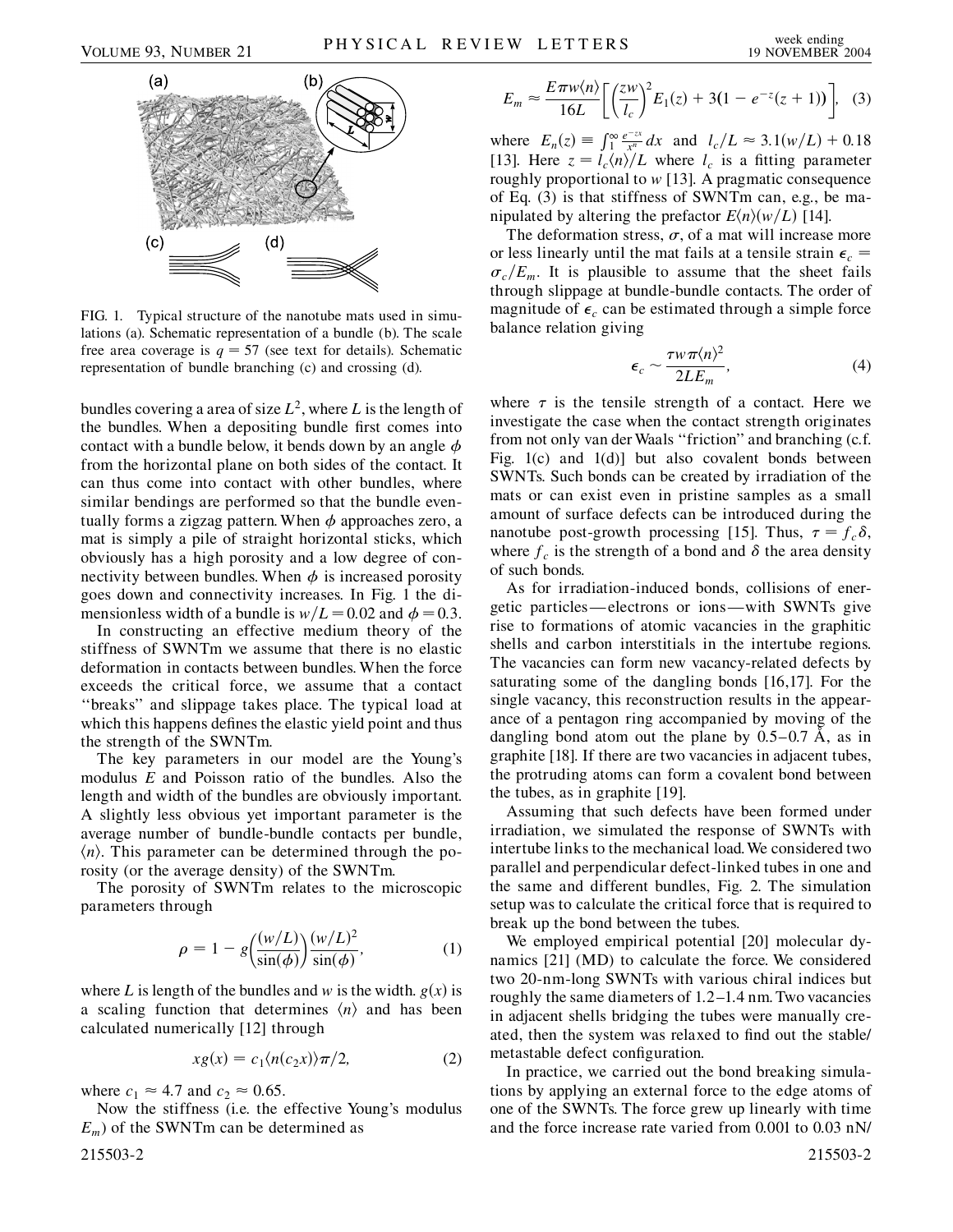

FIG. 2. Molecular models of nanotubes with irradiationinduced covalent bonds. The bond between two parallel nanotubes in the bundle (a), (b). The bond between two crossed nanotubes (c), (d).

ps. The atoms at the ends of the other tube were fixed. The simulations were carried out at finite temperatures in the range 0–1000 K. The Berendsen temperature control [22] with various time constants was used. Although the bond breaking in such strained systems is a statistical thermally activated process, we found that the critical force was nearly independent of system temperature. The reason for that is a very big difference between the covalent interaction energy scale (several eV) and the temperature range considered.

To avoid the well known cutoff related overestimate of the maximum force needed to break up a carbon-carbon covalent bond [23], we used increased cutoff values (1.9 and 2.3 Å for the lower and upper cutoff ranges, respectively ) and interpreted the onset of bond breaking as the moment when the bond length starts fluctuating above the lower cutoff.

We found that depending on the tube chirality and mutual orientations of the vacancies in the tubes the values of the critical force were in the range of  $f_c$  = 6–8 nN. Below we use  $\delta = 2/(1000 \text{ Å})^2$  for unirradiated SWNTm, which is about the surface defect density in pristine graphite [24].

Having calculated the microscopic parameters, we proceeded with macroscopic calculation of mat characteristics. We first tested our model [Eq. (3)] by calculating the stiffness of computer simulated nanotube mats like the one in Fig. 1.

The stiffness of the computer simulated mats were obtained using a conjugate gradient scheme for the solution of a set of linear equations. This is a test needed mainly because the numerical functions  $g$  and  $l_c$  were both obtained for parameter values quite different from those valid for SWNTm. The results are shown in Fig. 3, which displays the stiffness (i.e.''spring constant'') of the virtual mats and the stiffness  $E_m A$  where  $E_m$  is given by Eq. (3) and *A* is the effective thickness of the mat. Both are displayed as functions of coverage *q* for the two sets of SWNTm parameter values used below. In Fig. 3(a) the semitheoretical model and the simulation results are in excellent agreement outside the percolation critical regime where an effective medium type of model cannot be expect to hold. In Fig. 3(b) there seems to be an approximately 10% difference outside the critical regime.

For further testing we compare the results of our model with two experimental studies of SWNT sheets [1,3]. In Ref. [1]:  $w = 10$  nm,  $L =$  many  $\mu$ m and  $E = 640$  GPa was reported. There is no information about  $\rho$ , but in Ref. [10],  $\rho \approx 80\%$  for sheets assumed to be similar. Using  $L = 5 \mu m$  we obtain  $E_m \approx 1.4 \text{ GPa}$  which should be compared to  $E_m \approx 1.2$  GPa reported in Ref. [1].  $E = 600$  GPa is the theoretical value for carbon nanotubes, but experiments have revealed that it might be considerably lower,  $E = 200-300$  GPa [25,26]. Using  $L =$ 10 nm and  $E = 200$  GPa we obtain  $E_m \approx 0.9$  GPa. That is,  $E_m$  is approximately the same even though *E* is 3 times smaller. This is because of the increase in  $\langle n \rangle$  due to the longer bundles. Also  $\epsilon_c$  increases.

In Ref. [3],  $w = 40$  nm and  $\rho \approx 0.3$  was reported. Using  $E = 600$  GPa and  $L = 5$ , 10  $\mu$ m we obtain  $E_m \approx$ 4*:*5*;* 8*:*5 GPa, respectively, which should be compared to  $E_m \approx 8$  GPa [3]. The model results for the above parameters give a tensile strain that is about 0*:*01%, which is much smaller than experimental  $\epsilon_c \approx 0.35\%$  [3] (notice that we have not counted the initial nonlinear part of the stress-strain curve). This could be explained by, e.g., the value  $f_c \delta = 1$  MPa being too low, but it is also possible that *L* should be larger that 10  $\mu$ m, considering that *w* is 4 times larger than that in Ref. [1] (compare, e.g., with Ref. [4]). Using the values  $L = 200 \mu \text{m}$  and  $E = 300 \text{ GPa}$ we obtain values comparable with the experimental ones.

The SWNT fibers [4–6] do not have an isotropic orientation distribution: the bundles are aligned along the fiber axis. An estimate based on Cox geometry [11], gives a stiffness increase due to orientation, by a factor of 1.3. The high stiffness  $(7-20 \text{ GPa})$  reported in Refs.  $[4-6]$ can nevertheless be reproduced by Eq. (3) mainly because of the reported low porosity of the fibers.



FIG. 3. Stiffness of nanotube mats (i.e., spring constant *EmA* where *A* is the effective thickness of a mat) as functions of coverage *q* compared with the semitheoretical estimate through Eq. (3). (a)  $w = 10 \text{ nm}, \rho \approx 0.8, E = 600 \text{ GPa}$  and  $L = 5 \mu \text{m}$ . (b)  $w = 40$  nm,  $\rho \approx 0.3$ ,  $E = 600$  GPa and  $L = 5 \mu$ m. Note that the semitheoretical model cannot be expected to work well close to the percolation critical coverage  $q = q_c$ . Symbols are conjugate gradient results for different mats and the lines are obtained using Eq. (3).